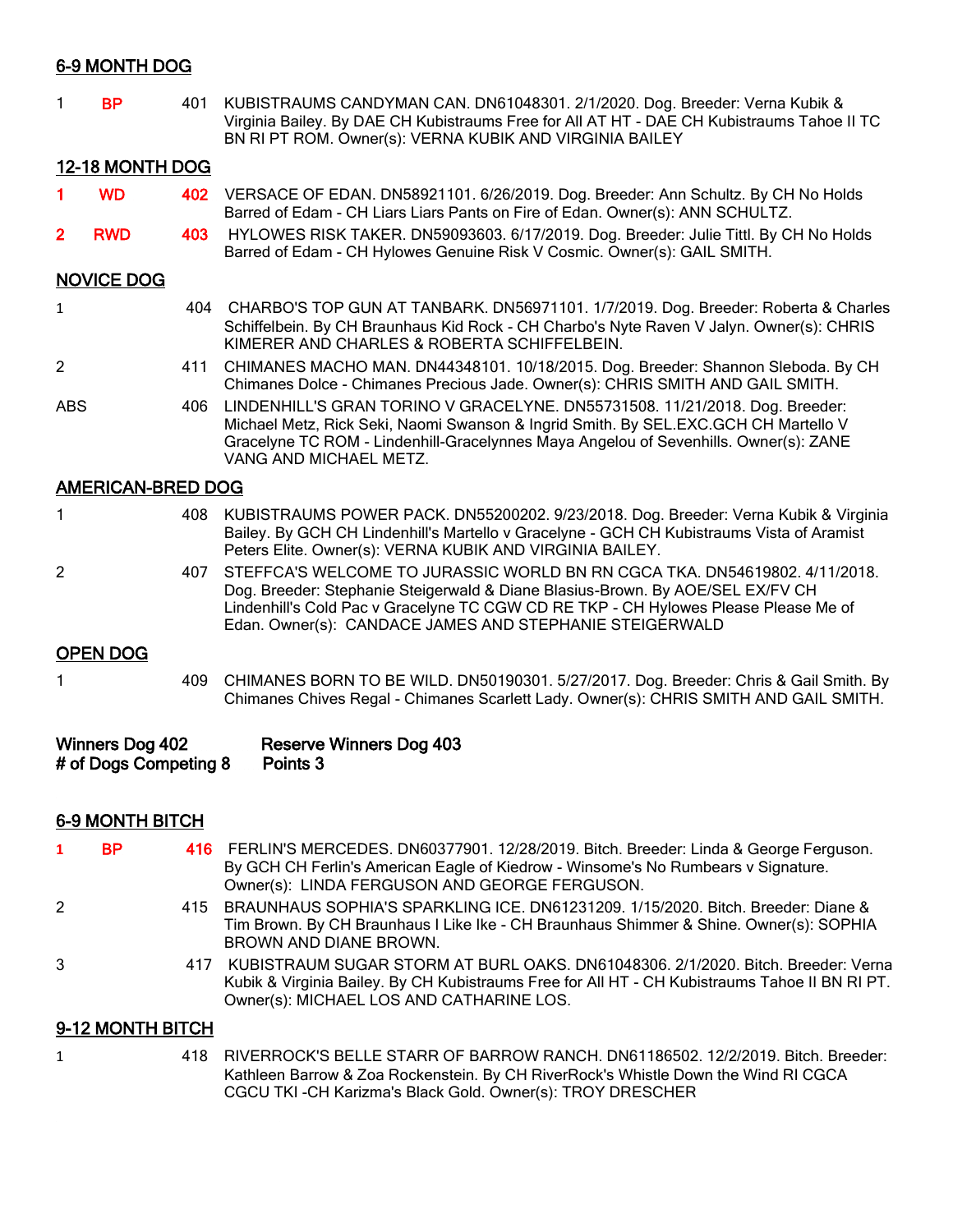## 12-15 MONTH BITCH

- ABS 419 VERDI OF HYLOWE EDAN. DN59613803. 7/20/2019. Bitch. Breeder: Ann Schultz & Julie Tittl. By CH No Holds Barred of Edan - GCHS Hylowes. Owner(s): ANN SCHULTZ.
- ABS 420 BRAUNHAUS DREAMER MET PAWS CGC. DN59079207. 6/29/2019. Bitch. Breeder: Diane Brown & Tim Brown. By CH Braunhaus Kid Rock - Eryn Brook's American Glory of Winsome. Owner(s): PATRICE ZARNOTH AND DIANE BROWN.

### NOVICE BITCH

ABS 421 CHIMANES RED SIERRA. DN52852402. 1/29/2018. Bitch. Breeder: Chris & Gail Smith. By Chimanes Sampson II - Chimanes Scarlett Lady. Owner(s): CHRIS SMITH.

## BRED-BY EXHIBITOR BITCH

1 BBY 422 BRAUNHAUS JADA OF CHIMANE. DN57016807. 3/2/2019. Bitch. Breeder: Diane Brown & Tim Brown. By GCHB CH Marouis Can You Stop the Rain v Kenlyn - Refiners Starfire of Edan. Owner(s): CHRIS SMITH AND DIANE BROWN.

### AMERICAN BRED BITCH

- 1 428 KUBISTRAUMS POLLYANNA. DN55200204. 9/23/2018. Bitch. Breeder: Verna Kubik & Virginia Bailey. By GCH CH Lindenhill's Martello v Gracelyne - GCH CH Kubistraums Vista of Aramist Peters Elite. Owner(s): VERNA KUBIK AND VIRGINIA BAILEY.
	- 423 FERLIN'S A STAR IS BORN. DN49481006. 4/24/2017. Bitch. Breeder: Linda & George Ferguson. By GCH CH Sealstone's Cascadian v Pioneer Acres - CH Ferlin's Mustang Sally of Kaholli. Owner(s): KAROLYN NEWMAN AND LINDA FERGUSON.

#### OPEN BITCH

- **1** WB/BOW 425 HYLOWE'S DEVEL IN HER HEART V COSMIC. DN53035902. 6/1/2018. Bitch. Breeder: Julie Tittl & Tiffany King. By CH No Holds Barred of Edan - GC HS CH Hylowes Bittersweet Symphony CA. Owner(s): JULIE TITTL AND TIFFANY KING.
- 2 RWB 426 FERLIN'S FUNNY GIRL. DN49481005. 4/24/2017. Bitch. Breeder: Linda & George Ferguson. By GCH CH Sealstone's Cascadian v Pioneer Acres - CH Ferlin's Mustang Sally of Kaholli. Owner(s): LINDA FERGUSON AND GEORGE FERGUSON.

| <b>Winners Bitch 425</b> | <b>Reserve Winners Bitch 426</b> |
|--------------------------|----------------------------------|
| # of Bitches Competing 9 | Points 2                         |

#### Best Bred By Exhibitor 422

#### VETERAN BITCH

1 427 GCH STONEKROFT'S VENUS WILLIAMS. DN37548803. 8/25/2013. Bitch. Breeder: Cheryl J Spicer & Angela Buesing. By CH Blaiotreus Expresso V Elite Design - CH Stonekroft's Misty May.Owner(s): MARY FEIL AND TOM FEIL & JOANN HUBACEK.

### BEST OF BREED

| <b>SEL</b> | GCL HELLO GOODBYE OF KENNELWOOD EDAN. DN49061610. 3/12/2017. Bitch. Breeder: A<br>430<br>& L Wood. By CH Kennel Wood's Man U Man ROM - CH Are We There Yet of Edan ROM.<br>Owner(s): ANN SCHULTZ.                              |
|------------|--------------------------------------------------------------------------------------------------------------------------------------------------------------------------------------------------------------------------------|
| <b>BOB</b> | 431 CH KUBISTRAUMS BIG ROCK CANDY MOUNTAIN, DN50209601, 6/20/2017, Bitch, Breeder:<br>Verna Kubik & Virginia Bailey. By GCH Bloomsbeerys Amadeus - DAE CH Kubistraums Tahoe II<br>TC PT RI BN CHIC. Owner(s): VERNA KUBIK.     |
| <b>BOS</b> | 434 CH LINDENHILL'S GREYJOY V GRACELYNE CGC. DN49636707. 3/18/2017. Dog. Breeder:<br>Michael & Sheila Metz / Rick Seki. By GCH Lindenhill's Martello v Gracelyne - Lindenhill's<br>Gracelyne Tin Cup. Owner(s): TROY DRESCHER. |
| <b>SEL</b> | 436 CH KUBISTRAUMS BEAR WENT OVER THE MOUNTAIN RN CGC. DN50209606. 6/20/2017.<br>Dog. Breeder: Verna Kubik & Virginia Bailey. By GCH Bloomsberrys Amadeu-CH<br>KubistraumsTahoe II RN HT. Owner(s): MARY FEIL AND VERNA KUBIK. |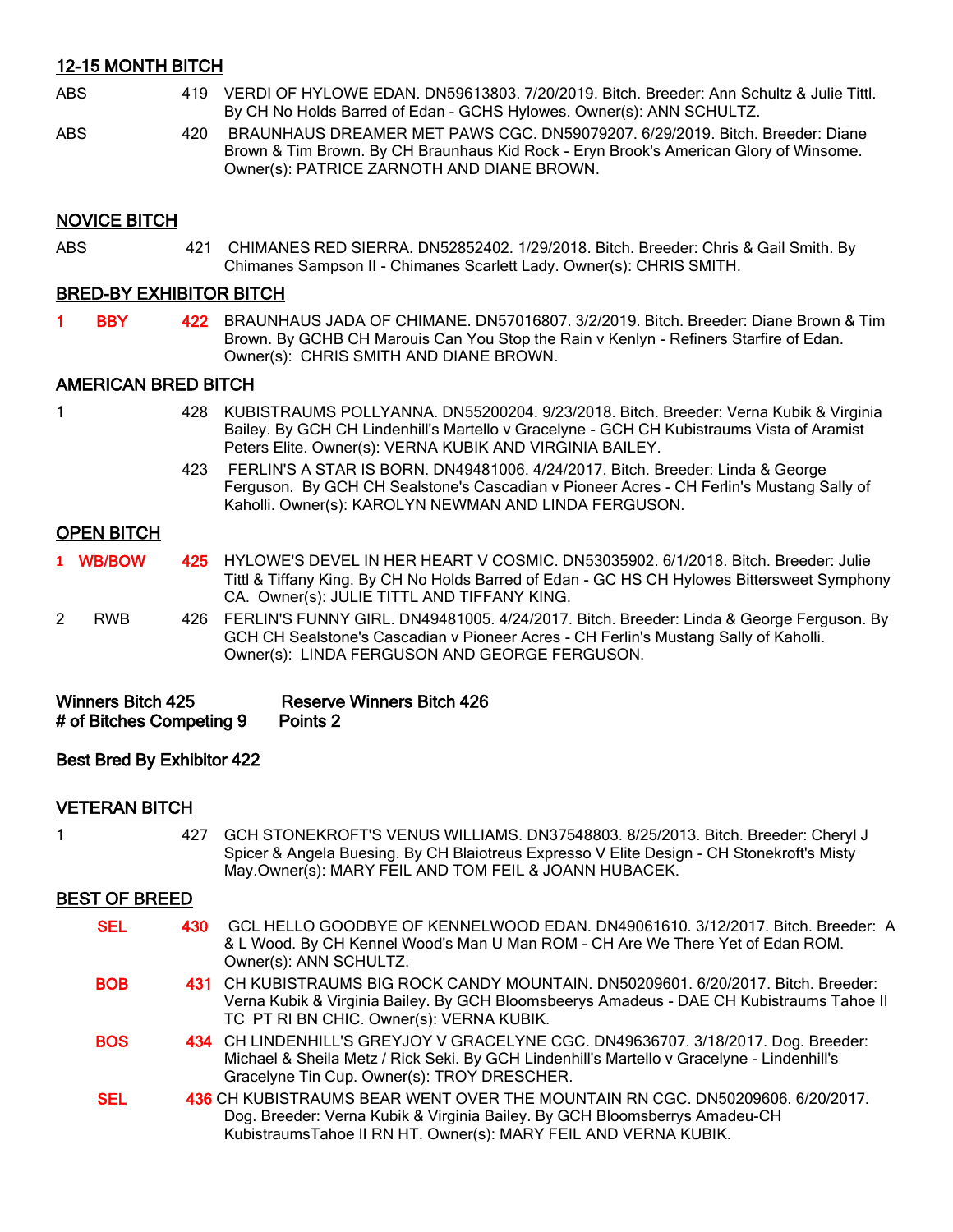ABS 435 FV/SEL.EXC/CH LINDENHILL'S COLD PAC V GRACELYNE TC/CD/BN/RN/ CGC/TKP. DN45534901. 1/18/2016. Dog. Breeder: Michael & Sheila Metz / Rick & Liann Seki. By Sel.Ex.GCh Lindenhill's Martello v Gracelyne ROM - Lindenhill's Gracelyne Tin Cup ROM. Owner(s): AMBER EISFELD AND SHEILA METZ

| <b>Best of Breed 431</b> | Best of Opposite Sex 434       |
|--------------------------|--------------------------------|
| Best of Winner 425       |                                |
| Select GCH 436           | Select GCH 430                 |
| Best Puppy 416           | <b>Best Opposite Puppy 401</b> |
| <b>Best Veteran 427</b>  |                                |
| Points 3                 |                                |
|                          |                                |

## Four-to-Six Month Puppy

| BP. | 500 BLOOMBERRY'S CHRISTMAS TIME. DN63124202. 5/3/2020. Dog. Breeder: Steve & Kay<br>Bloom. By CH Wolf Creek Levi - CH Kubistraums Garnet V Bloomsberry. Owner(s): TIFANI KING<br>AND CHERYL CARRIGAN. |
|-----|-------------------------------------------------------------------------------------------------------------------------------------------------------------------------------------------------------|
|     |                                                                                                                                                                                                       |

- 2 BOP 501 WINSOME'S SCHUYLER SISTER'S NEVER SATISFIED. DN62113203. 4/21/2020. Bitch. Breeder: Kristine M Fasano, Sherry McKinnon, Frank J Fasano. By Winsome's BearLake Shelton GCH.CH Winsome's Move Ovbear Boys. Owner(s): NANCY BERTSCH
- 3 502 BLOOMSBERRYS AULANI. DN62125704. 5/3/2020. Bitch. Breeder: Steve & Kay Bloom. By CH Wolf Creek Levi - CH Kubistraums Garnet V Bloomsberry. Owner(s): HOLLY HIELSBERG.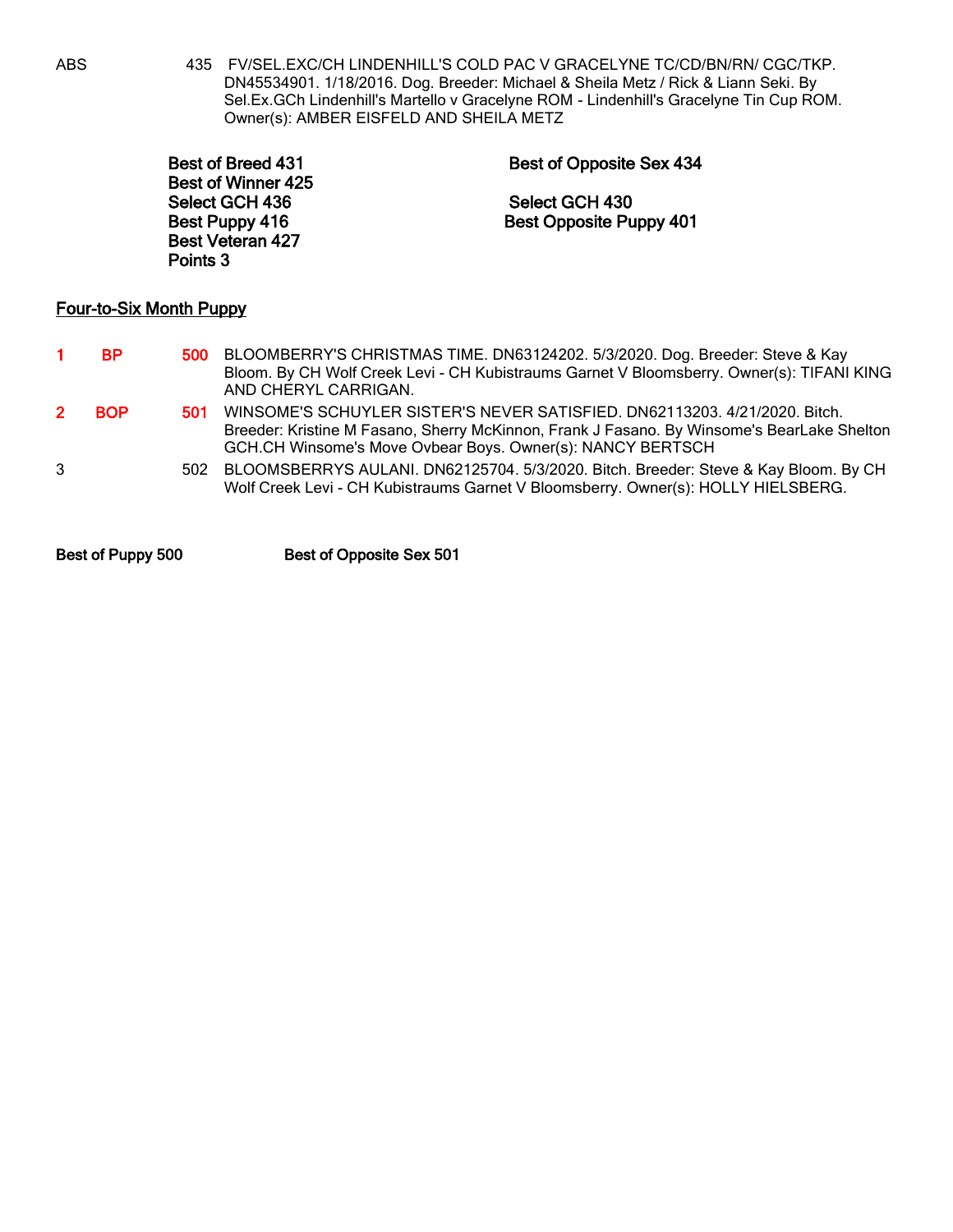## OBEDIENCE TRIAL Judge – Lynn Tamms

## Utility B

196.5 1 HIT & HC 300 CITILITES' RACE TO SPACE UDX5 OM5. DN40742906. 9/3/2014. Bitch. Breeder: Barbara Kulm. By Voyager Von Lotta UD - Bobaras Battle Star Vom Eisenherz CD CGC. Owner(s): MARY FLUEGEL. Jumps 22 inches

## Utility A

NQ 1 301 RAVEN VOM WILHAUS CDX NA NAJ. DN44687705. 11/28/2015. Bitch. Breeder: Christina Wild. By Miky Z Tresnaku - Isis Vom Wildhaus. Owner(s): SANDRA RADTKE. Jumps 24 Inches

## Open B

| 195 | HC 302 CITILITES' RACE TO SPACE UDX5 OM5. DN40742906. 9/3/2014. Bitch. Breeder Barbara Kulm. By |
|-----|-------------------------------------------------------------------------------------------------|
|     | Voyager Von Lotta UD - Bobaras Battle Star Vom Eisenherz CD CGC. Owner(s): MARY FLUEGEL.        |
|     | Jumps 22 inches                                                                                 |

- NQ 303 MEZZO MALFI VON GEISTWASSER OF ASHMEAD CD TDX. DN46728504. 6/24/2016. Bitch. German Shepherd Dog. Breeder: Jen Acevedo. By Tshako Vom Wallerhorst - Mia Vom Geistwasser. Owner(s): AMY VOSE. Jumps 24 inches
- NQ 304 CAMRON'S SUNSHINE ON MY SHOULDERS CDX RN CAA TC CGCA. DN43467201. 4/28/2015. Bitch. German Shepherd Dog. Breeder: Patricia Carroll. By Lucca Vom Natoplatz - Kora Von Williams Haus. Owner(s): CAMILLE LABINSKI. Jumps 26 inches

# Open A

- 188 1 HIT OPP 305 BRAUNHAUS AUGUSTUS TIBERIUS. DN46915109. 7/9/2016. Dog. Breeder: Diane Brown & Tim Brown. By CH Braunhaus I Like Ike - Braunhaus Kelly Lynn. Owner(s): JOSEPH ZIINO. Jumps 26 inches
- NQ 306 ZEN & BURLOAKS RINGO VOM MITTELWEST TC CD BN. DN53764402. 5/25/2018. Dog. German Shepherd Dog. Breeder: Julie Martinez. By Djambo Vom Winnloh IPO III - Fanta Vom Mittelwest IPO I. Owner(s): MICHAEL LOS.

## Novice B

- 184.5 1 308 WINDLAKE'S CHARLIE GSD BY THE SEA BN, RN, CGC. DN47859703. 11/10/2016. Dog. Breeder: Nedal Al-Ghanem. By Zeus Almighty Shepherd - Maya Pretty Shepherd. Owner(s): ANGELA TOJEK.
- 180 2 312 BRAUCK BURTON VON DER CHIMANES. DN57086608. 2/3/2019. Dog. Breeder: Chris & Gail Smith. By Chimanes Drago II - Daysprings quilter of Chimane. Owner(s): KIM RICHARDSON.
- 174 3 310 MISCHIEVOUS. PAL274708. 8/13/2018. Bitch. Breeder: . By . Owner(s): LORI COLLINS.

ABS 309 PAW'S BLACK GOLD KUNO. DN39378802. 3/20/2014. Dog. Breeder: Patrice Zarnoth. By Cliffside's Black Ice CD RN - Paw's Black Dimond Vom Der Falcon VCD2 RE NAP NIP. Owner(s): SHARON GOLDEN.

## High in Trial - Specialty 300 196.5 High in Trial Opposite-Specialty 305 188 High Combined – Specialty 302 195 (Open B), 300 196.5 (Utility B)

## NON REGULAR Classes

## Graduate Novice

187 1 307 ZEN & BURLOAKS RINGO VOM MITTELWEST TC CD BN. DN53764402. 5/25/2018. Dog. Breeder: Julie Martinez. By Djambo Vom Winnloh IPO III - Fanta Vom Mittelwest IPO I. Owner(s): MICHAEL LOS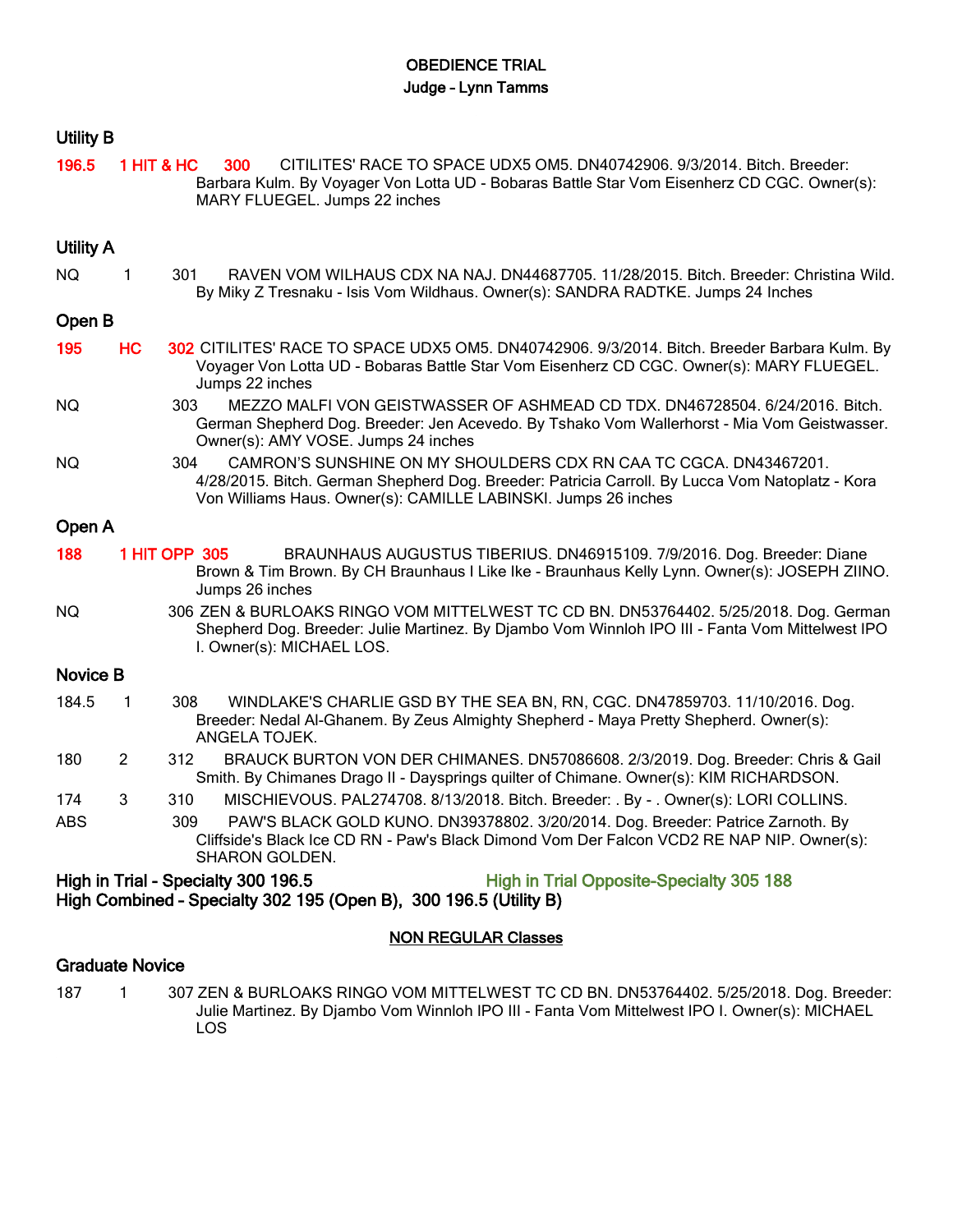## Beginner Novice B

- 193 1 313 CHARBO'S BRAUNHAUS BUDDY LUBENOW. DN56971102. 1/7/2019. Dog. Breeder: Roberta & Charles Schiffelbein. By CH Braunhaus Kid Rock - CH Charbo's Nyte Raven V Jalyn. Owner(s): RICHARD LUBENOW.
- 192 2 314 BLITZEN'S BLACK DIAMOND. DN45869804. 3/28/2016. Dog. Breeder: Pamela Juliano. By Fox Von Granne - Blitzen's Lucky Talisman. Owner(s): RHONDA MURPHY AND STEVE MURPHY.
- NQ 315 LUNA STONER. PAL274174. 12/31/2017. Bitch. Breeder: . By . Owner(s): KAREN STONER.

## Beginner Novice A

- NQ 316 BRAUNHAUS RAY OF SUNSHINE. DN54955502. 6/18/2018. Bitch. Breeder: Diane & Tim Brown. By CH Braunhaus Kid Rock - Winsome's Jennabear Lawrence. Owner(s): SARAH JORGENSEN.
- ABS 317 KUBISTRAUMS BIG BEAR MOUNTAIN RI DCAT TC CGC. DN50209602. 6/20/2017. Dog. German Shepherd Dog. Breeder: Verna Kubik & Virginia Bailey. By GCH CH Bloomsbeery's Amadeus - CH Kubistraums Tahoe II RN HT. Owner(s): STEVEN HUBACEK.

#### Veterans Obedience

ABS 318 CLIFFSIDES BLACK ICE CD TD MX MX5 VCD1. DN29337703. 11/20/2010. Dog. German Shepherd Dog. Breeder: Vicky Buchana. By Eon Vom Lowen FF IPOIII SCHIII - Getta Vom Olgameister UD RA. Owner(s): PATRICE ZARNOTH.

### **RALLY** Judge – Lynn Tamms

## Rally Advanced B

.

100 1 200 WINDLAKE'S CHARLIE GSD BY THE SEA BN, RN, CGC. DN47859703. 11/10/2016. Dog. Breeder: Nedal Al-Ghanem. By Zeus Almighty Shepherd - Maya Pretty Shepherd. Owner(s): ANGELA TOJEK. Jumps 16 inches

#### Rally Advanced A

ABS 201 KUBISTRAUMS BIG BEAR MOUNTAIN RI DCAT TC CGC. DN50209602. 6/20/2017. Dog. German Shepherd Dog. Breeder: Verna Kubik & Virginia Bailey. By GCH CH Bloomsbeery's Amadeus - CH Kubistraums Tahoe II RN HT. Owner(s): STEVEN HUBACEK. Jumps 16 inches

#### Rally Intermediate

- 100 1 202 NOCTURNE'S VAMP BN CD RN CGC ATT TC. DN45854704. 4/29/2016. Bitch. Breeder: Helen Gleason. By CH SG Nocturne's Zev BH TC AD - SG Nocturne's Marianna UD TD TC AD BH IPO2 KKLI. Owner(s): NANCY BERTSCH.
- 89 2 203 FALCON DUCHIEN PETRA GALLAHAUS TC CGCA TKN IT BN RN ATT CD. DN45648703. 4/10/2016. Bitch. Breeder: Pamela Stoesser & Jane Kerner. By GV CH EJM N'Eko-Lan's Eli OFA H/E - Falcon DuChien's Wonder Woman. Owner(s): PAULETTE GALLATIN.
- 84 3 204 MISCHIEVOUS. PAL274708. 8/13/2018. Bitch. Breeder: . By . Owner(s): LORI COLLINS. ABS 205 SUGAR CREEK VALLEY AXEL CGC CD BN RN. DN29718303. 12/17/2010. Dog. Breeder: Letitia M Hase. By CH Braunhaus Samurai - We Love DuChien's Heidi Martha Roche. Owner(s): MELANIE KUSCH.

### Rally Novice B

- 99 1 208 BLITZEN'S BLACK DIAMOND. DN45869804. 3/28/2016. Dog. Breeder: Pamela Juliano. By Fox Von Granne - Blitzen's Lucky Talisman. Owner(s): RHONDA MURPHY AND STEVE MURPHY.
- 97 209 LUNA STONER. PAL274174. 12/31/2017. Bitch. Breeder: . By . Owner(s): KAREN STONER.
- ABS 206 VICTORIOUS WHITE STAR ARGENT S. DN48954101. 3/14/2017. Dog. German Shepherd Dog. Breeder: Cynthia Goss & Elena Ralston. By Surefire Tatsu - Victorious Joyful Star Sophia. Owner(s): MONIQUE MYHRE AND ELENA RALSTON.
- ABS 207 BRAUNHAUS DREAMER MET PAWS CGC. DN59079207. 6/29/2019. Bitch. German Shepherd Dog. Breeder: Diane Brown & Tim Brown. By CH Braunhaus Kid Rock - Eryn Brook's American Glory of Winsome. Owner(s): PATRICE ZARNOTH AND DIANE BROWN.